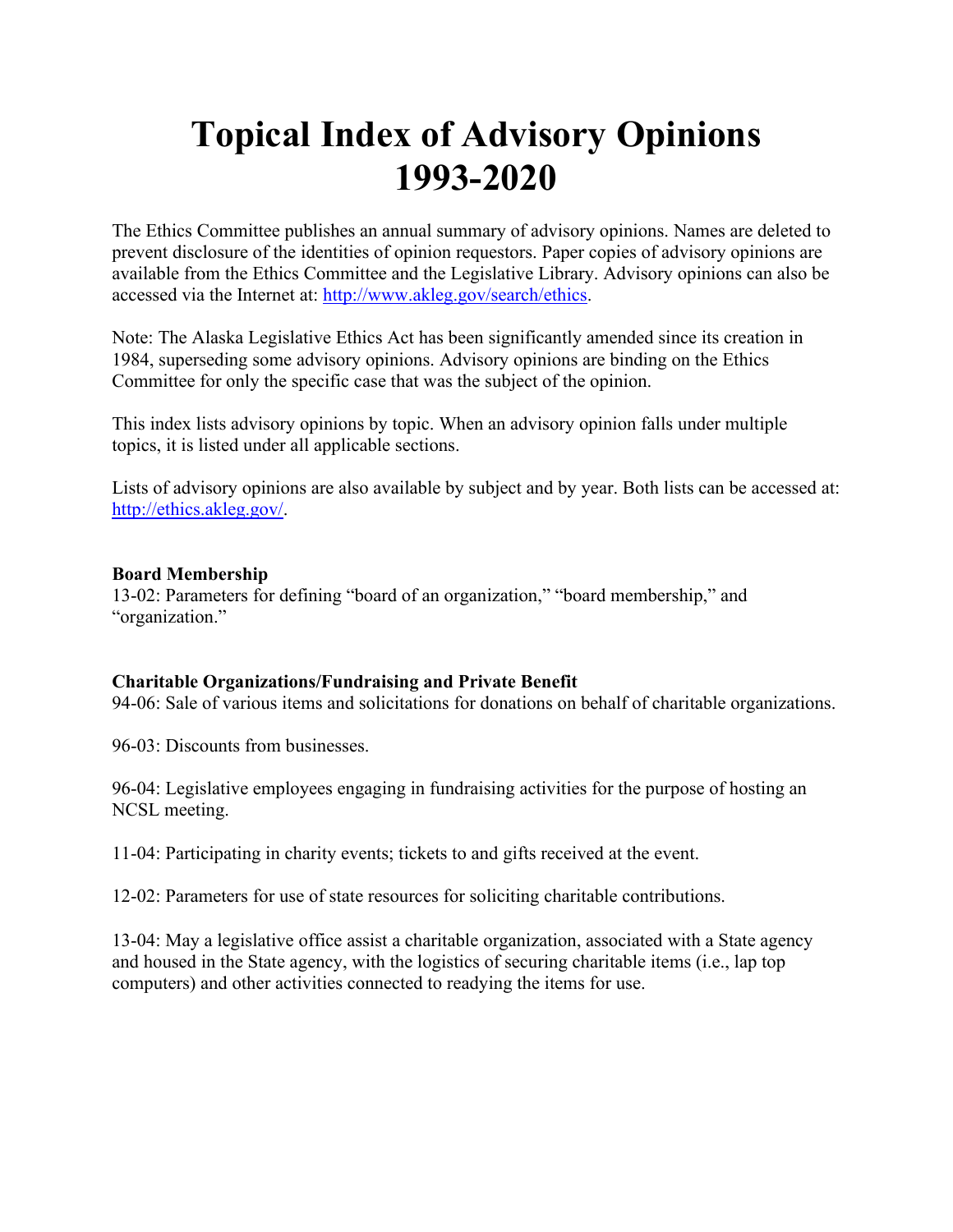# **Close Economic Associations**

93-02: Concerning whether a real estate agent representing a seller has a close economic association with a buyer.

94-01: Whether a house-sitting arrangement and loan of a car is a gift or a close economic association.

94-14: Whether the sale of lodging and charter fishing by a legislator to a lobbyist creates a close economic association.

95-03: A portion of this opinion addresses whether the joint ownership of exercise equipment constitutes a close economic association.

03-01: Whether a close economic association exists if a legislator's spouse rents apartments owned by the spouse to a legislator during session.

08-04: Whether a close economic association exists when a legislator or legislative employee pro-vides a few days of free lodging at their residence to another legislator or legislative employee.

09-02: Whether a close economic association disclosure by a licensed medical professional violates the 1996 HIPPA confidentiality requirements.

09-05: Parameters determining when the formation of a close economic association begins in relation to contractual services.

14-01: Whether a close economic association exists when a legislative employee and legislator share a cell phone plan.

# **Definition of Legislative Employee**

Finding: 6/7/96 Are legislative employees who select lay-off status subject to the Ethics Act during the period of lay-off?

99-01: Do those who provide contractual services to the Legislature fall within the definition of legislative employee?

99-03: Are volunteer members of a legislative advisory council covered by the Ethics Act?

# **Disclosures**

06-03: Disclosure requirements apply for each day a legislator is in office and each day a legislative employee is employed by the legislative branch.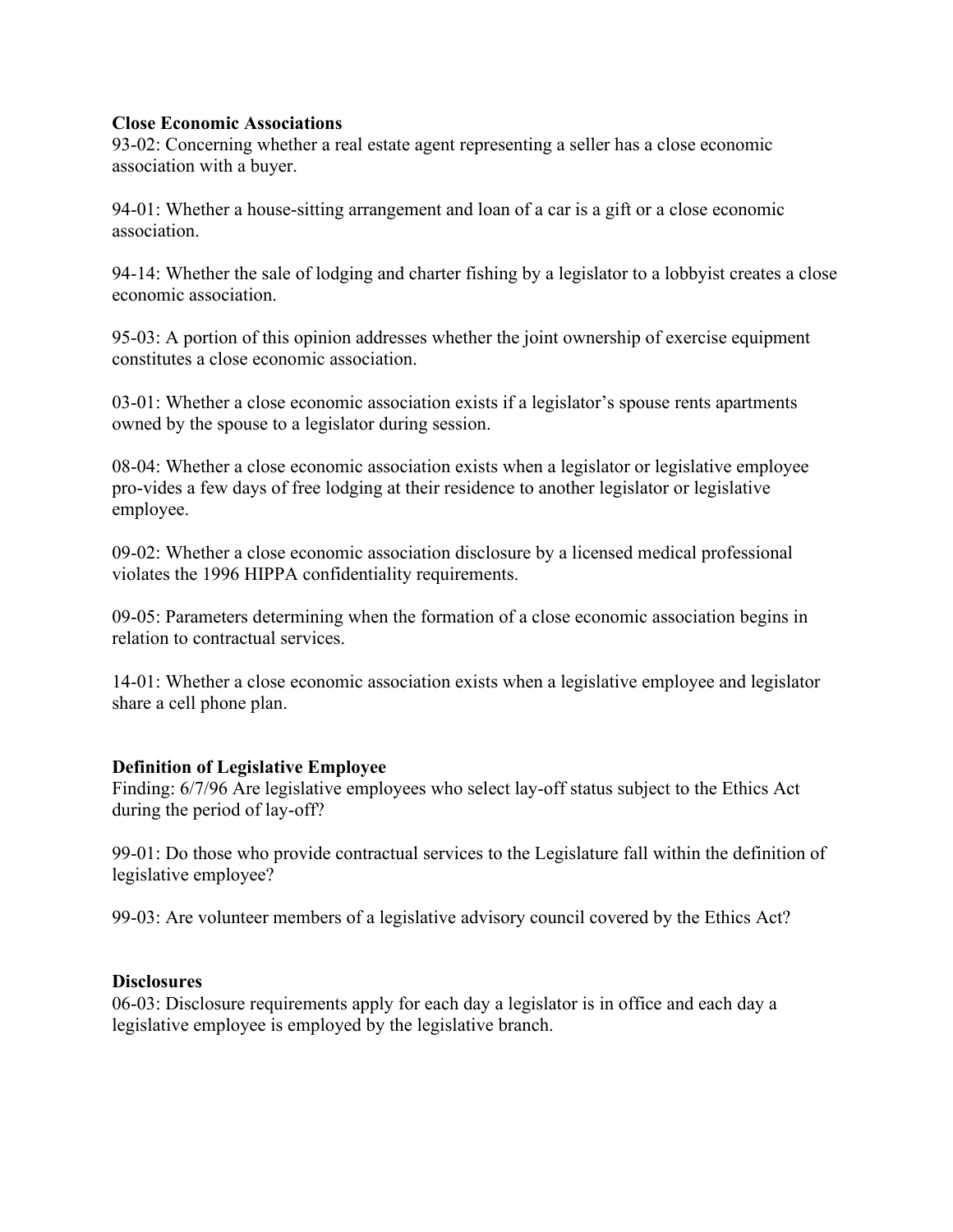# **Ethics Committee**

94-10: May a public member of the Ethics Committee run for a non-partisan office or participate in a non-partisan campaign?

96-06: Does the Ethics Act apply to all employees in a professional limited liability company which contracts with the committee?

# **Fundraising/Campaigning**

94-04: May a legislator who is a candidate for statewide elective office engage in fundraising activities for that office during the legislative session?

94-05: Acceptance of campaign contributions during a legislative session.

94-13: Wearing campaign buttons while performing legislative duties.

96-01: Political contributions from the proceeds of bingo games. (Affected by the 1996 campaign finance reforms)

96-04: Legislative employees engaging in fundraising activities for the purpose of hosting an NCSL meeting.

Finding: 3/22/96 Legislators who are candidates for federal office accepting campaign contributions.

97-02: Restrictions on legislator and legislative employees concerning ballot initiative activities.

01-01: May a legislator use public resources for fundraising relating to a local boundary change effort for or against a proposed change?

04-01: Constituent information gathered by a candidate used by the legislator after being elected; constituent information gathered by a legislator used by that legislator as a candidate.

07-05: Use of legislative Blackberry for political fundraising or campaigning.

07-06: May a legislator or legislative employee host or co-host a legislative candidate fundraiser during session or endorse a legislative candidate if the endorsement is connected to a campaign fundraiser?

07-07: May a legislator use the legislative phone number on campaign material and handout legislative business cards while campaigning?

10-01: State paid travel and collateral campaign activities while on the trip. *(Opinion rescinded June 14, 2010. Refer to August 19, 2088 letter to APOC for guidance.)*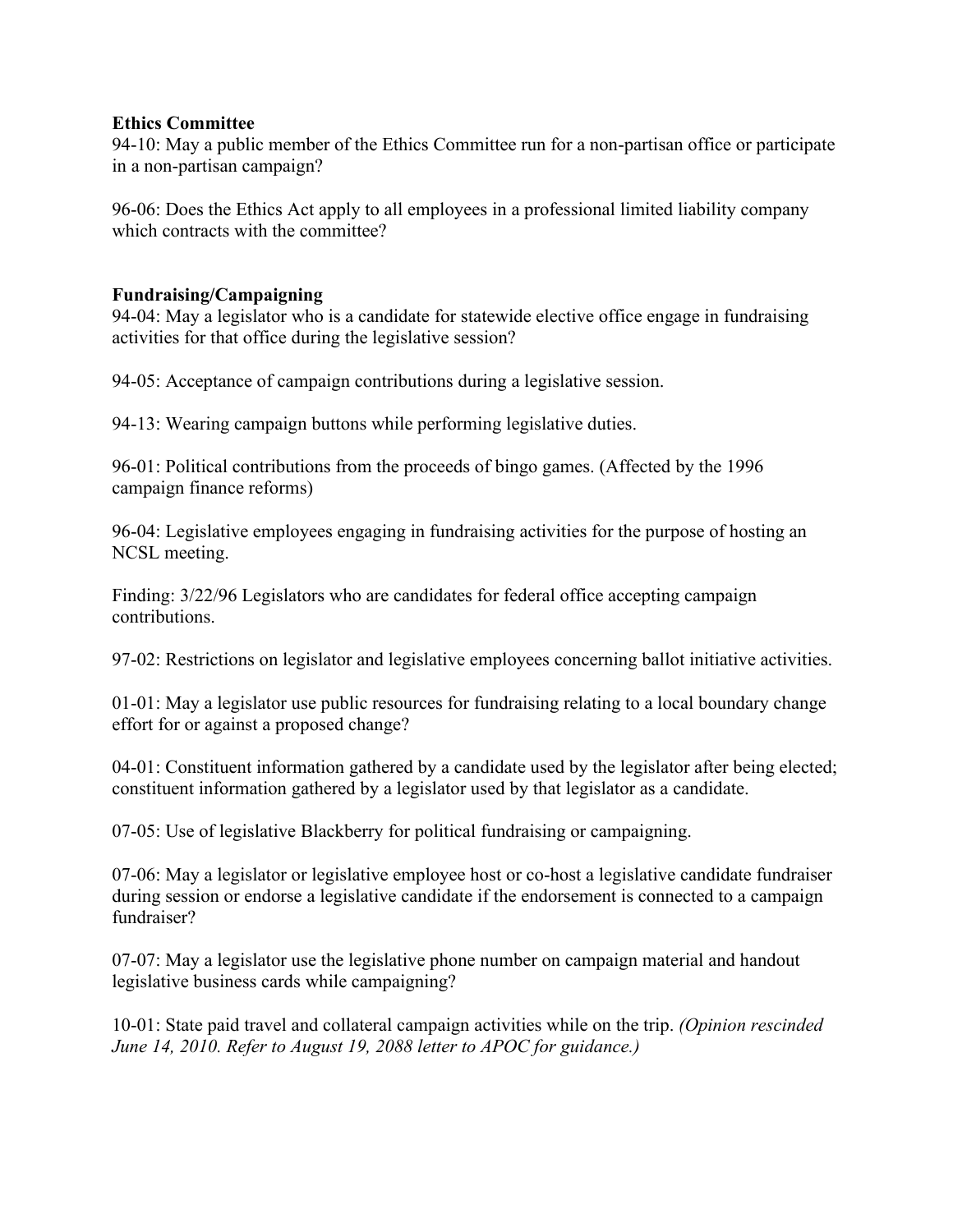12-03: Pre-election pledges accompanied by an endorsement or a quid pro quo exchange for a campaign contribution.

12-04: Use of a legislative address or electronic link to an Internet website created and maintained with legislative resources on a political election communication.

18-02: Attendance and sponsorship of state election campaign fundraisers before and during the legislative session after a state-funded relocation to Juneau.

18-03: Restrictions on a legislator's use of the legislative print shop, and state funds to print materials, during the period leading up to a primary election, if the legislator is an independent candidate and therefore participating only in the general election.

19-03: Including information about a candidate forum in a legislator's regularly scheduled legislative newsletter.

# **Gifts**

93-03: Receipt of a prize in a raffle.

93-04: Whether a person subject to the Legislative Ethics Act may allow another person to pay the legislative person's golfing greens fees or the entry fees and other expenses of participation in a golf tournament.

93-05: Does a gift of meal, hotel accommodations and mementos constitute a gift of hospitality at a social event under AS 24.60.080(c)(2)?

93-06: Whether a person covered by the Ethics Act may accept, from an organization sponsoring a convention, an offer to attend the convention without paying the registration fee.

93-08: Acceptance of gifts under AS 24.60.080(c)(6) from an individual, including a lobbyist, with a significant interest in legislative matters.

93-09: Acceptance of overnight lodging and travel when invited to speak before a group.

94-01: Whether a house-sitting arrangement and loan of a car is a gift or a close economic association.

94-03: Participation by a legislative office in the Job Training Partnership Act program.

94-09: Whether a person covered by the Ethics Act may receive continuing education credits for conferences at which attendance was paid for by the legislature or another entity.

95-01: Whether a plaque or picture provided to a legislator for giving a speech may be accepted.

96-03: Discounts from businesses.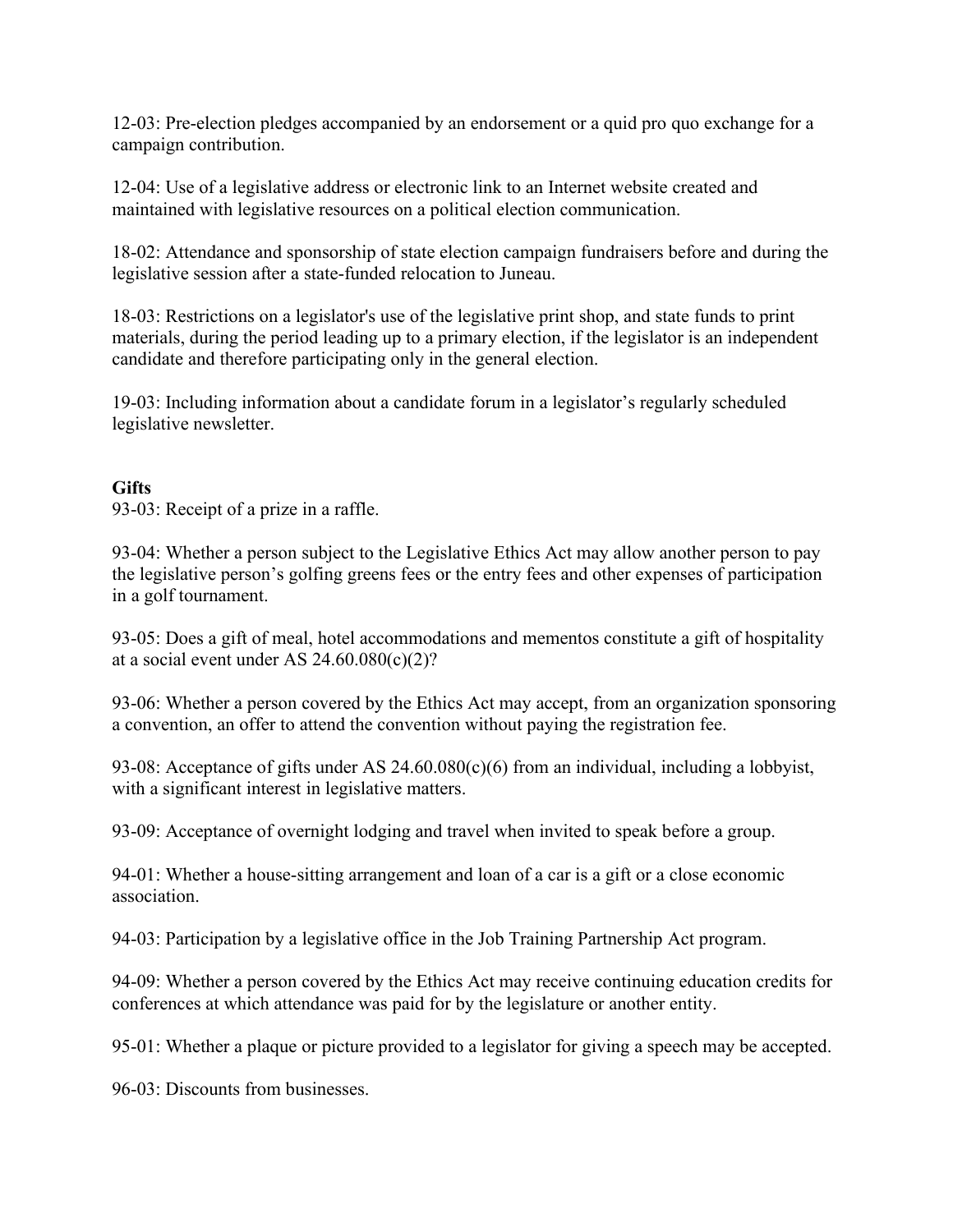96-05: Accepting state payment for the costs of a trip on which s/he conducted some state business.

97-01: May a legislator-elect accept a gift of value exceeding \$100?

99-02: Staying in another person's home while on per diem.

00-01: Gift, during session, from a family member who is a lobbyist.

02-02: May a lobbyist, during session, give a ticket to a legislator or employee for a social event where food and beverage are provided?

02-02: May a lobbyist, during session, set up arrangements to obtain a ticket for a social event that is later paid for by the legislator or employee?

03-02: Whether loans by a legislator to a legislative employee or prospective legislative employee for travel to Juneau and initial living expenses constitute an allowed gift.

07-03: May a legislator or legislative employee accept from a lobbyist a gift from a family member for hospitality or travel?

09-04: Receipt of continuing education credits.

11-04: Participation in charity events; tickets to and gifts received at the event.

17-01: Gift of interim office space.

19-06: Clarifies who may request a compassionate gift, who may receive a compassionate gift, and what information is required when requesting a compassionate gift exemption.

# **Honoraria**

95-01: Whether a plaque or picture provided to a legislator for giving a speech may be accepted.

#### **Government Time**

94-08: Restrictions on activities of legislative employees on government time.

94-13: Wearing campaign buttons while performing legislative duties.

96-03: May legislative employees engage in fundraising activities for the expenses of hosting an NCSL meeting?

97-02: Restrictions on legislator and legislative employees concerning ballot initiative activities.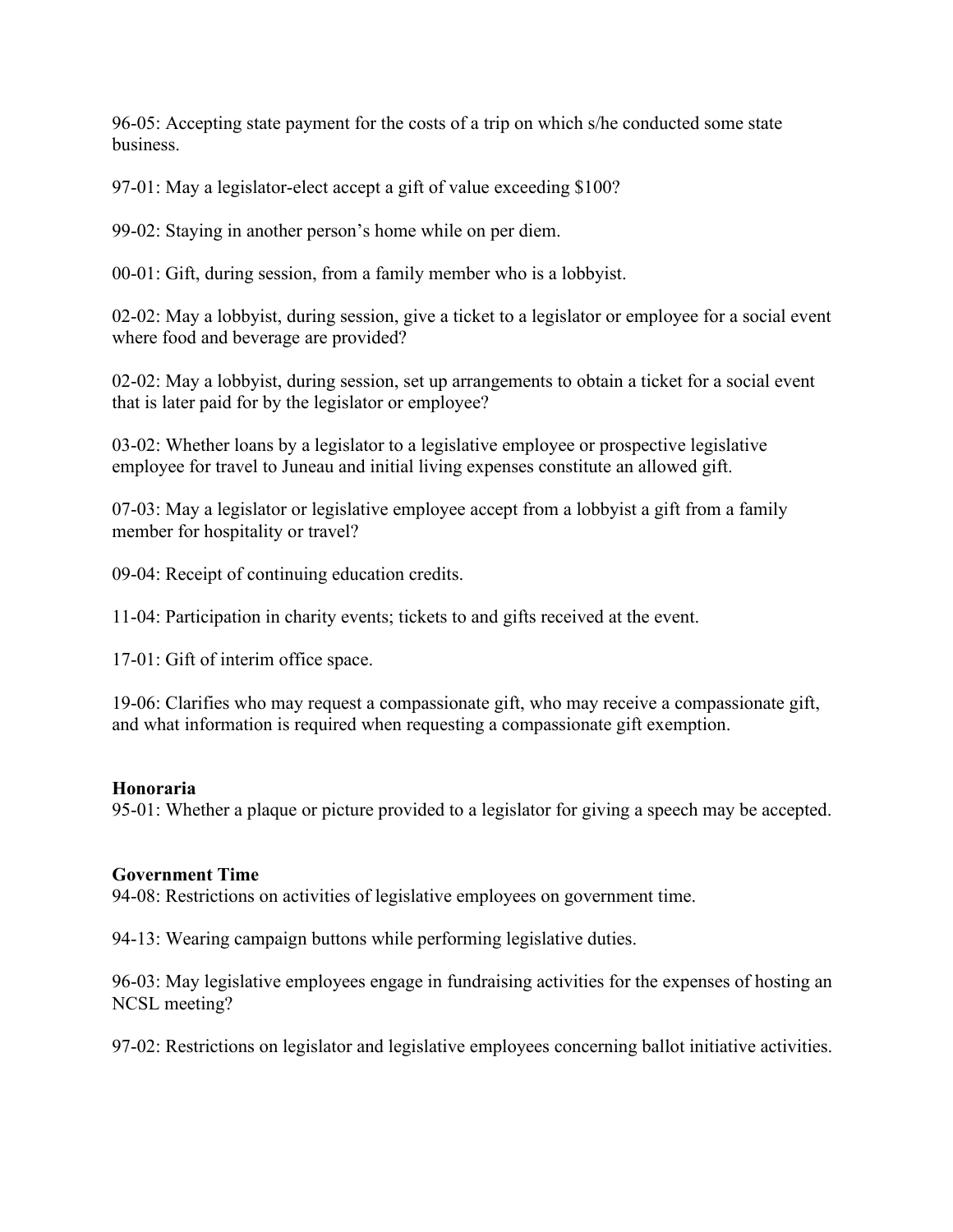- 07-04: Parameters and guidelines when responding to constituent service issues. (*Advisory Opinion 08-03 supersedes and is contrary to 07-04*)
- 08-03: Parameters and guidelines when responding to constituent service issues.

17-05: Restrictions on legislators and legislative employees concerning initiative activities.

# **Lay-off Status**

Finding: 6/7/96 Are legislative employees who select lay-off status subject to the Ethics Act during the period of lay-off?

# **Legislative, Administrative or Political Action**

94-02: May a legislator write a letter of recommendation at the request of a lobbyist seeking a legislative lobbying contract with a political subdivision?

04-02: Financial interest in legislation and conflict of interest issues at both the committee level and on the floor.

05-01: Legislative contacts with administrative decisions makers; i.e., hearing officer, individual, or board or commission.

07-01: May a legislator sponsor a bill and/or take or withhold official action on certain legislation when the legislation could indirectly confer a substantial financial benefit to the company who provides the majority of income received by the legislator?

08-01: Does a private sector job in a natural resources industry present a conflict of interest and prevent voting on legislation or taking other action where the interests of the industry or employer are concerned?

08-02: Does negotiating for employment and carrying out job duties with a growth company focusing on development present a conflict of interest?

11-01: May a legislator lobby other legislators for funds to build a state building when the legislator is on the board of directors of a corporation who could receive substantial benefits from the proposal?

11-05: Does employment with a private sector company pose a conflict of interest if the job duties include communicating with the legislators' constituents, voting on matters the company supports or opposes and testifying before the U. S. Congress?

12-03: Pre-election pledges accompanied by an endorsement or a quid pro quo exchange for a campaign contribution.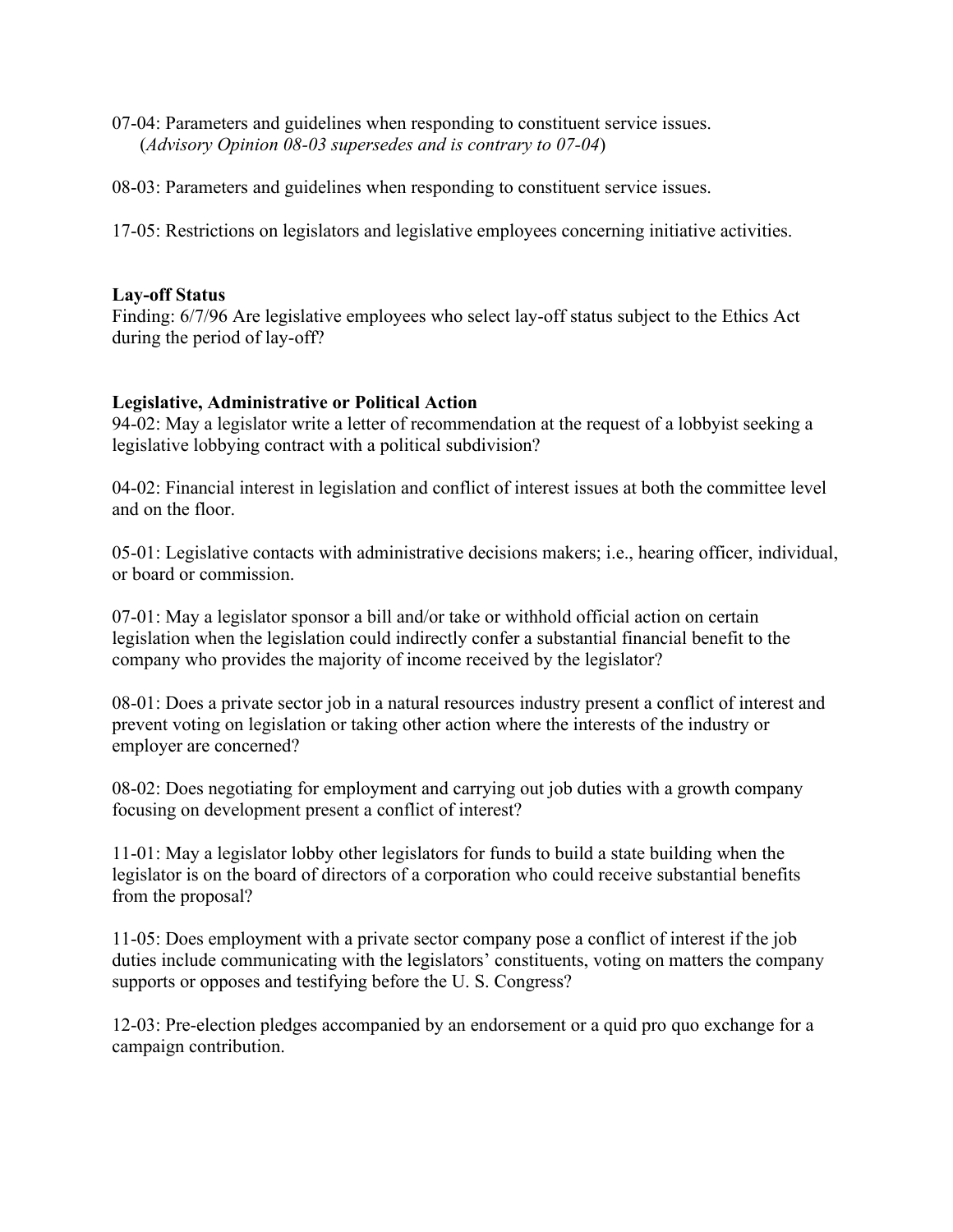13-01: Does a private sector job in the liquefied natural gas industry and/or ownership of stock in the company present a conflict of interest that would prevent voting on legislation or taking other action where the interests of the industry or employer are concerned?

13-01: Does being self-employed as a commercial fisherman, including owning and operating a commercial fishing vessel, present a conflict of interest that would prevent voting on legislation or taking other action where the interests of the industry or employer are concerned?

13-01: Does being self-employed as the owner of residential housing for rent present a conflict of interest that would prevent voting on legislation or taking other action where the interests of the industry or employer are concerned?

18-04: Would a legislator's reservation or submission of a Legislative Citation in memoriam or in honorarium of a person who is not the legislator's constituent raise an issue under the Legislative Ethics Act (the Act).

18-05: Taking official action or exerting official influence when a legislator has a situation under AS 24.60.030(e) [2018 Legislation HB 44].

19-01: Declaring conflicts of interest, taking official action, or exerting official influence under AS 24.60.030(e) [under 2018 Legislation HB 44].

19-05: Taking take official action or exerting official influence, including sponsoring legislation, regarding HB 76 or a similar measure relating to state building codes when a legislator or legislator's spouse is a mortgage loan originator [under 2018 Legislation HB 44].

# **Lobbyist Related**

93-08: Acceptance of gifts under AS 24.60.080(c)(6) from an individual, including a lobbyist, with a significant interest in legislative matters.

94-02: May a legislator write a letter of recommendation at the request of a lobbyist seeking a legislative lobbying contract with a political subdivision?

94-14: Whether the sale of lodging and charter fishing by a legislator to a lobbyist creates a close economic association.

99-02: Accepting a gift of hospitality from a lobbyist during session.

00-01: Gift, during session, from a family member who is a lobbyist.

02-02: May a legislator or legislative employee accept, during session, a ticket from a lobbyist for a social event where food and beverage are provided?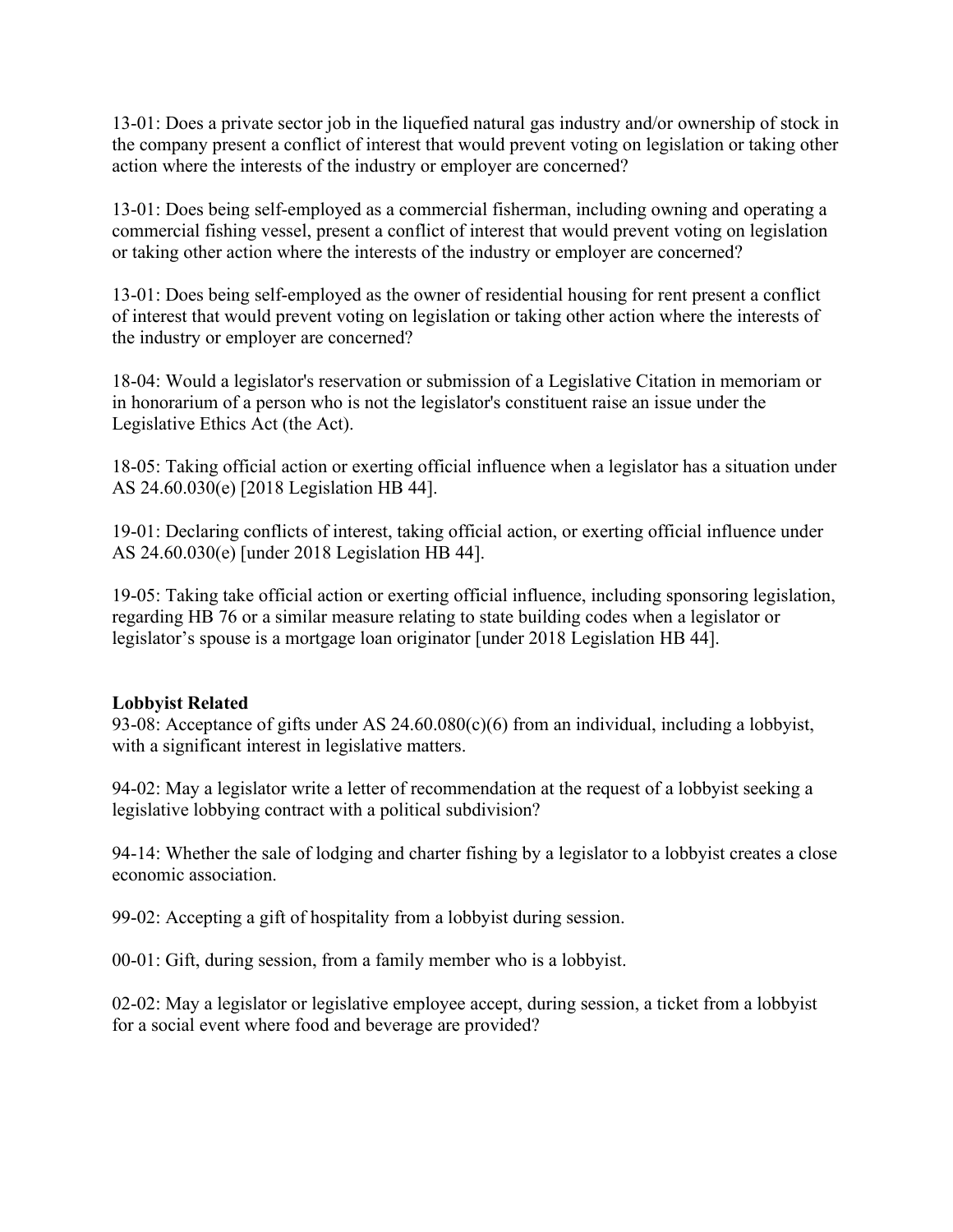02-02: May a legislator or legislative employee, during session, buy a ticket for a social event from a lobbyist when the lobbyist or someone acting on the lobbyist's behalf has set up arrangements to obtain the ticket?

07-03: May a legislator or legislative employee accept from a lobbyist a gift from a family member for hospitality or travel?

# **Nepotism**

96-02: Are legislative interns subject to the nepotism law?

# **Open Meetings**

04-03: Bill reintroduced under "bills previously heard or scheduled" in second year of legislative session.

# **Participation in State Contracts and Leases**

93-01: Participation in state contract by immediate family member of legislative employee.

93-07: Does receipt of a contract funded by a state grant program constitute participating in a state contract?

95-02: Participation in a state subcontract by an immediate family member of a public member of the Ethics Committee.

11-01: May a legislator act on behalf of a private organization in lease negotiations with the State?

# **Participation in State Benefits and Loans**

94-07: Must participation in the Violent Crimes Compensation Commission Programs be published in the journals?

# **Private Benefit**

95-03: Concerning the joint purchase of exercise equipment and the establishment of an exercise room in the capitol.

94-09: Whether a person covered by the Ethics Act may receive continuing education credits for conferences at which attendance was paid for by the legislature or another entity.

09-04: Receipt of continuing education credits.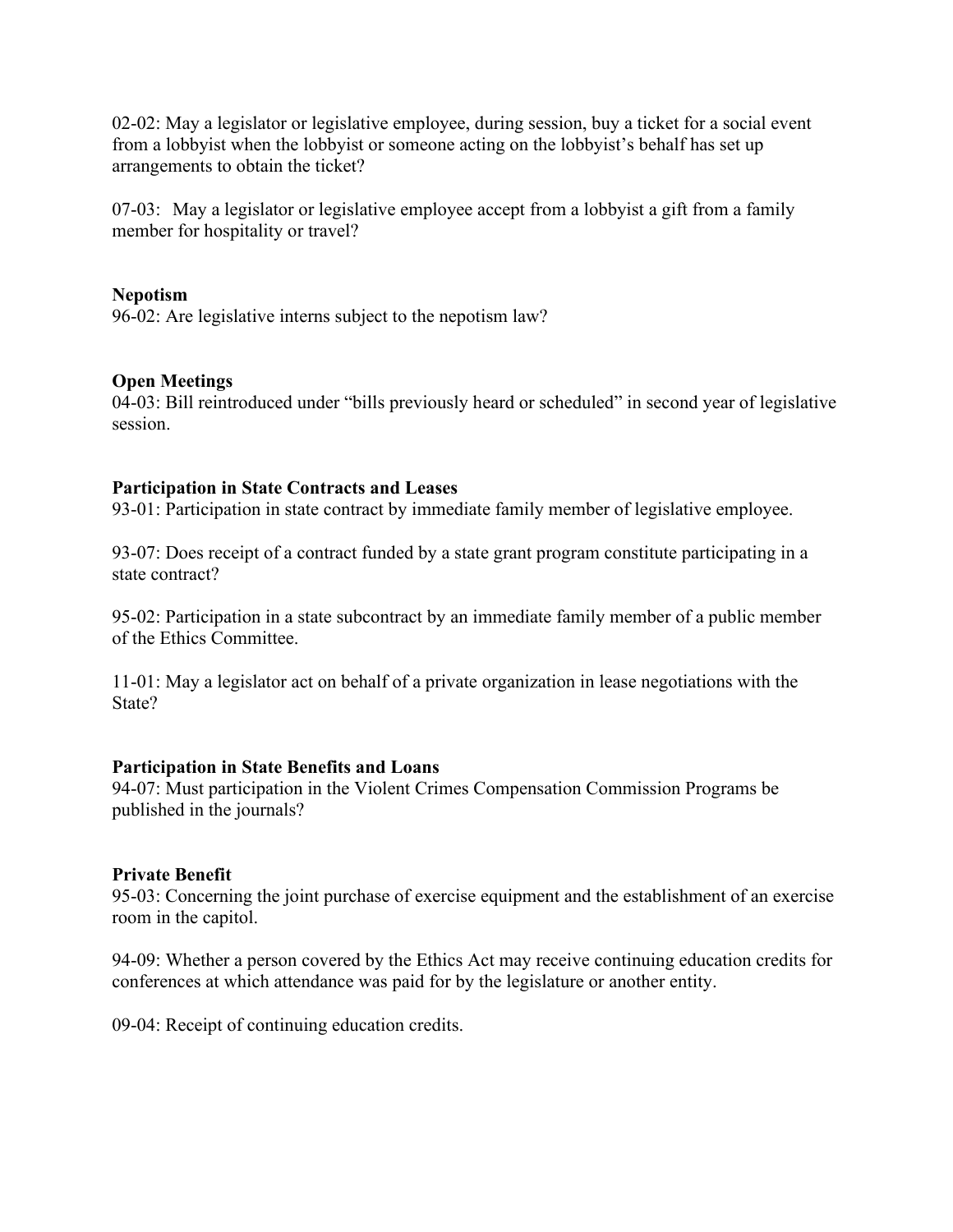19-02: Declaring conflicts of interest, taking official action or exerting official influence, and discussing or advocating for a bill when the bill will harm the financial interests of a legislator or the legislator's immediate family under AS 24.60.030(e) [under 2018 Legislation HB 44].

19-04: Private or public meetings when a legislator is employed part time or periodically with employer under AS 24.60.030(e) [under 2018 Legislation HB 44].

# **Use of State Resources and Private Benefit**

97-02: To what extent may legislator and legislative employees become involved in ballot initiative activities?

98-01: What restrictions exist on a legislator's participating as an individual plaintiff in litigation brought by Legislative Council?

98-02: To what extent may legislators and legislative employees become involved in constitutional amendment activities?

98-03: May the leadership of the Legislature use state funds to print or distribute a mailing describing the accomplishments of the Legislature with the period beginning 90 days before the primary election and ending with the general election?

99-04: Use of e-mail on state provided Internet access and computer equipment for communicating with constituents.

99-04: Link legislator's website to majority or minority website.

01-01: Use of public resources to further the discussion relating to a local boundary change and to advocate for a position or proposed change.

02-01: Initiative petition available for signature in legislator's office.

04-01: Constituent information gathered by a candidate used by the legislator after being elected; constituent information gathered by a legislator used by that legislator as a candidate.

06-01: "De minimis" use of the Capitol mailroom by legislative staff for personal mail.

07-02: Limits on the use of legislative letterhead.

07-04: Use of state resources by legislative aides working for constituents. *(Advisory Opinion 08-03 supersedes and is contrary to 07-04)*

07-05: Use of legislative Blackberry for political fundraising or campaigning.

09-03: Personal use exemption applies to use of a public facility operated by the Legislature.